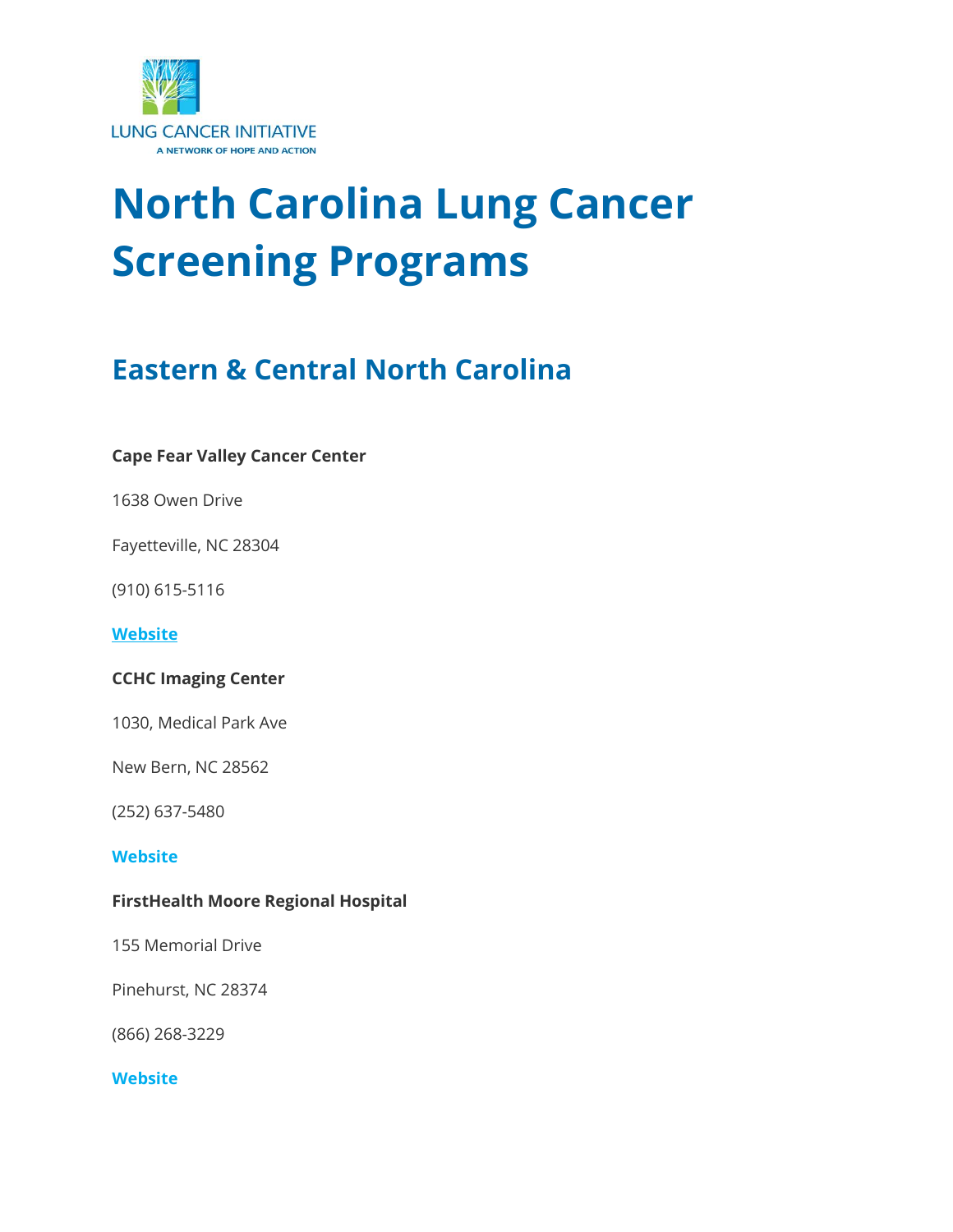

#### **FirstHealth Moore Regional Hospital – Hoke**

6408 Fayetteville Road Raeford, NC 28376 (866) 268-3229 **[Website](http://www.firsthealth.org/lungcancerscreening)**

#### **FirstHealth Moore Regional Hospital – Richmond** 925 Long Drive

Rockingham, NC 28379

(866) 268-3229

#### **[Website](http://www.firsthealth.org/lungcancerscreening)**

#### **FirstHealth Montgomery Memorial Hospital**

520 Allen Street

Troy, NC 27371

(866) 268-3229

#### **[Website](http://www.firsthealth.org/lungcancerscreening)**

#### **New Hanover Regional Medical Center | Zimmer Cancer Center**

2131 S. 17th Street, Wilmington, NC 28401 (910) 262-0330 **[Website](http://www.nhrmc.org/lung-cancer-screening)**

#### **Vidant Medical Center Cancer Care**

2100 Stantonsburg Road Greenville, 27834 (252) 847-7867

#### **Physician East, P.A.**

1850 West Arlington Blvd Greenville, 27834 (252) 432-6202 **[Website](http://www.physicianseast.com/)**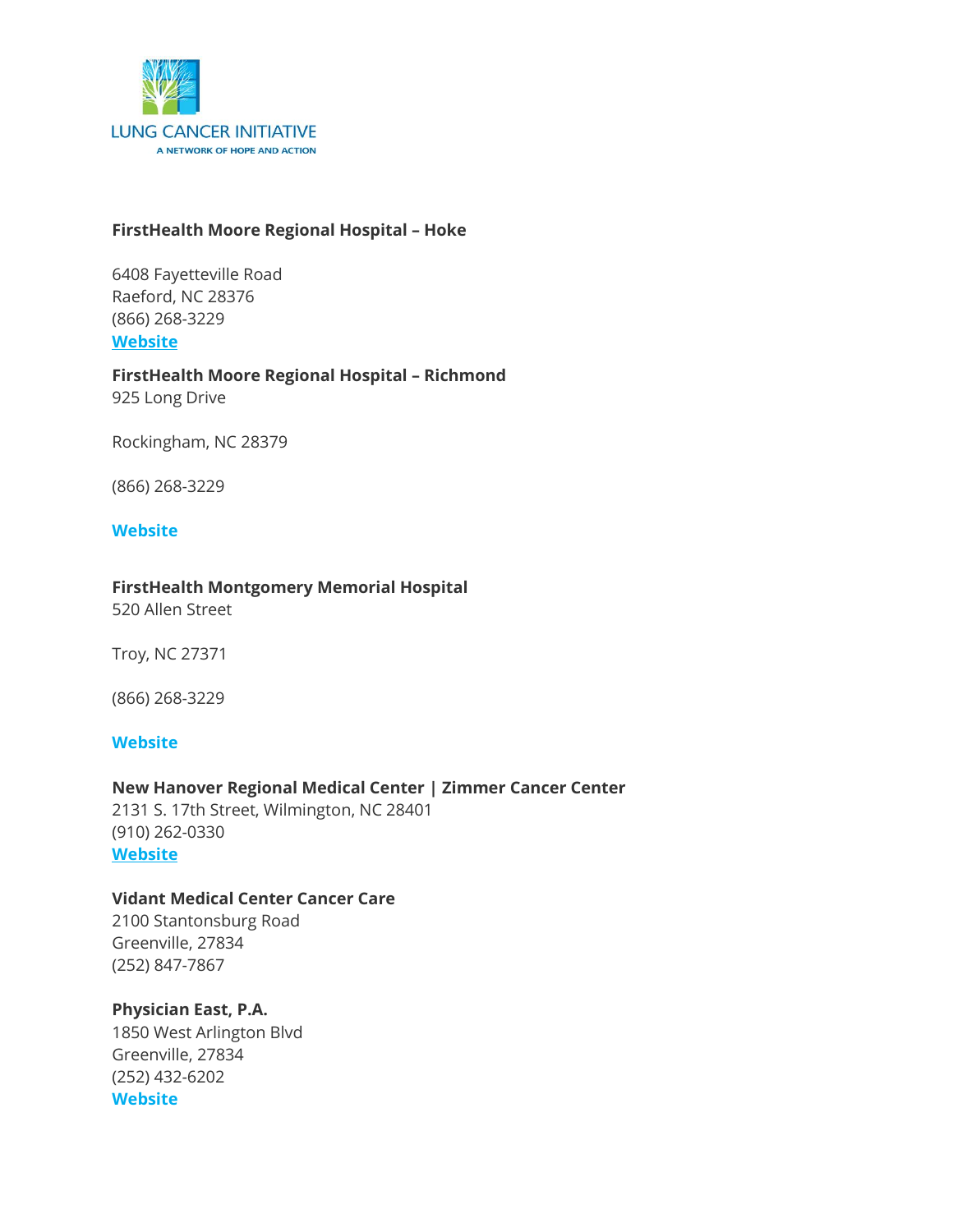

#### **Vidant Beaufort**

628 E. 12th St Washington, NC 27889 (252) 975-4240 (scheduling hours 7-5:30 M-F, leave message after hours) For clinical questions please call the cancer care navigator: Judy Humphries (252) 975-4308 ext 132

#### **Vidant Bertie**

1403 S. King St Windsor, NC 27983 (252) 794-6626 (scheduling hours 8-5 M-F, leave message after hours) For clinical questions please call the cancer care navigator: Teresa Parent (252) 744-1789

#### **Vidant Roanoke**

500 S. Academy St Ahoskie, NC 27910 (252) 209-3033 (press 1) (scheduling hours 8-5 M-F, leave message after hours) For clinical questions please call the cancer care navigator: Lindsey Copeland Phelps (252) 209- 3414

#### **Vidant Medical Center**

2100 Stantonsburg Rd Greenville, NC 27835 (252) 847-4541 (press 1) (scheduling hours 8-5 M-F, leave message after hours) For clinical questions please call the cancer care navigator: Teresa Parent (252) 744-1789

#### **Vidant Outer Banks**

4800 S. Croatan Hwy Nags Head, NC 27910 (252) 449-5918 (scheduling hours 8-4:30 M-F, leave message after hours) For clinical questions please call the cancer care navigator: Donna Delfera (252) 449-8265

#### **Vidant Edgecombe**

111 Hospital Drive Tarboro, NC. 27886 (252) 641-7375 (scheduling hours 8-5:30 M-F, leave message after hours) For clinical questions please call the cancer care navigator: Scott Phillips (252) 641-8313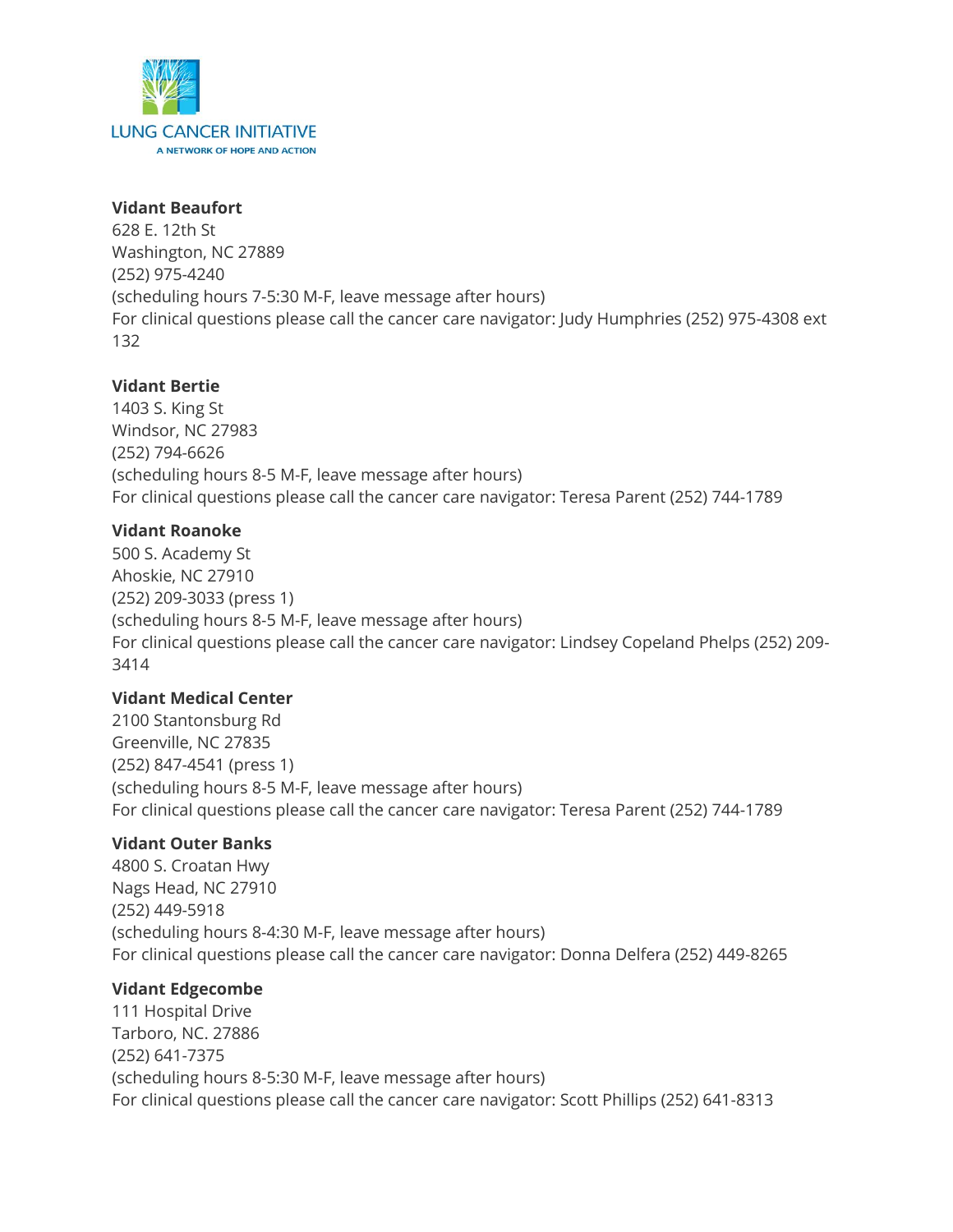

#### **Vidant Duplin**

401 N. Main St Kenansville, NC. 28349 (910) 296-8875 (press 2) (scheduling hours 7:30am-7:00pm, leave message after hours) For clinical questions please call the cancer care navigator: Jennifer Lanier (910) 296-2809

#### **Vidant Chowan**

211 Virginia Rd Edenton, NC 27932 (252) 482-6245 (scheduling hours 8-5 M-F, leave message after hours) For clinical questions please call the cancer care navigator: Carolyn Hare (252) 482-6193

## **Triangle**

#### **Duke Raleigh Cancer Center**

3404 Wake Forest Road, Raleigh, NC 27609 (919) 954-3877 **[Website](http://www.dukeraleighhospital.org/healthservices/cancer-center/treatments/lung-cancer-screening-clinic)**

#### **Duke Cancer Institute**

20 Medicine Circle, Durham, NC 27710 (919) 613-4318 / Toll free: 1 (855) 623-8135 **[Website](https://www.dukehealth.org/locations/duke-cancer-center)**

#### **Raleigh Radiology**

Blue Ridge and Cary locations (919) 781-1437 Cedarhurst and Brier Creek locations (919) 877-5400 **[Website](https://www.raleighrad.com/services/ct-scan/low-dose-ct-lung-screening/#:~:text=The%20CT%20Lung%20Screening%20is,during%20a%20single%20breath%2Dhold.)**

#### **Rex Lung Cancer Screening Program | Rex Thoracic and Pulmonary Specialists | Rex Healthcare Radiology**

2800 Blue Ridge Road, Raleigh, NC 27607 (919) 784-5650 **[Website](http://www.rexhealth.com/lung-screening)**

#### **UNC Lineberger Comprehensive Cancer Center**

101 Manning Drive, Chapel Hill, NC 27599 Toll Free: 1 (866) 869-1856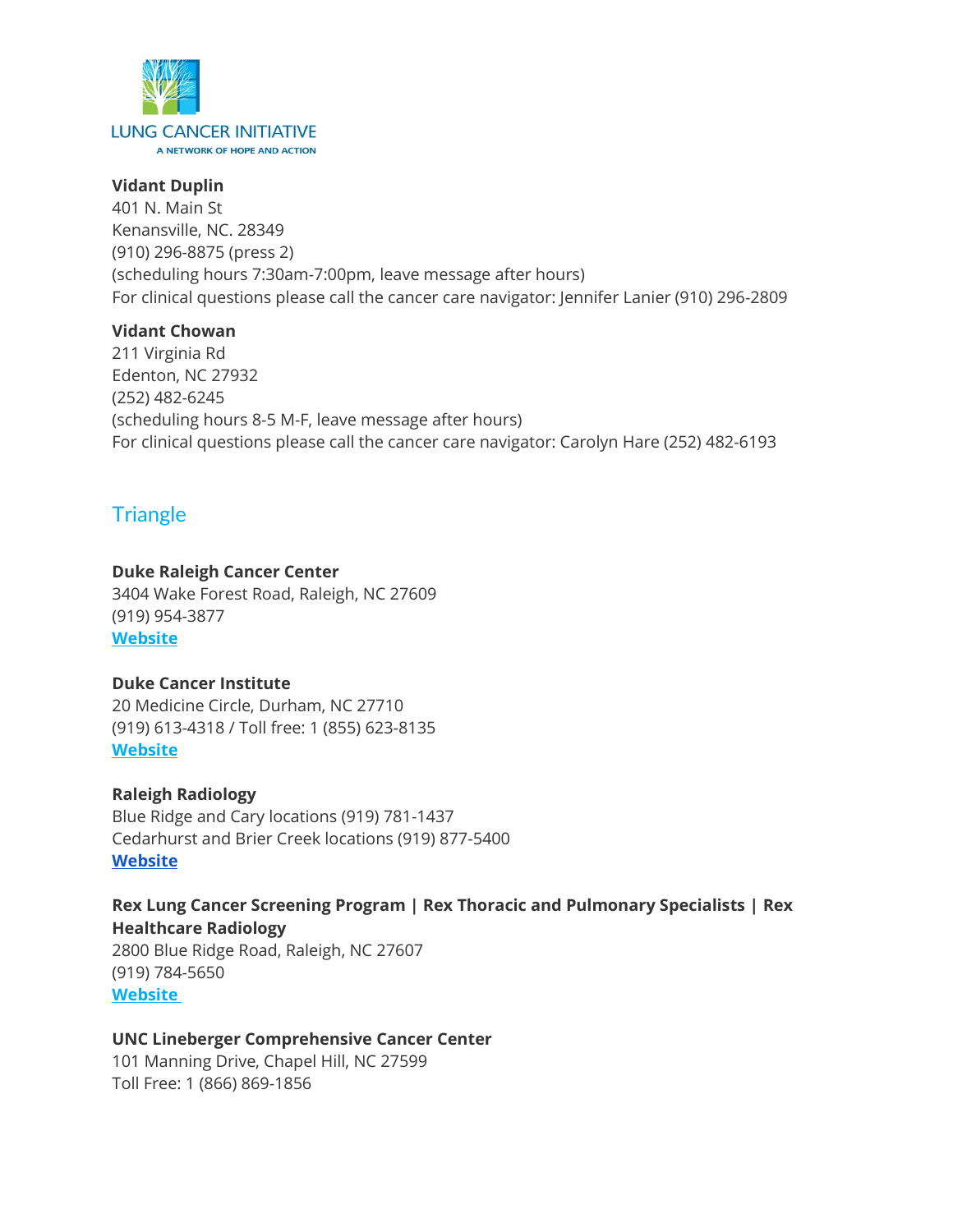

#### **WakeMed**

Raleigh, Brier Creek, Cary and multiple locations (919) 350-5864, screening navigator, Lisa Franks, RN **[Website](https://www.wakemed.org/lung-and-chest-health-ct-for-lung-cancer-screening)** 

#### **Wilson Medical Center**

1705 Tarboro St SW Wilson, NC 27893 252-399-8040 **[Website](https://www.wilsonmedical.com/)** 

# **Triad**

#### **Wake Forest Baptist Imaging**

Medical Center Boulevard, Winston-Salem, NC 27157 Toll free: 1 (877) 243-0563 **[Website](https://www.wakehealth.edu/Diagnostic-Tools/Low-Dose-CT-Lung-Screening#:~:text=Lung%20Cancer%20Screening%20Program%20for,care%20if%20cancer%20is%20found.)**

#### **Cone Health Lung Cancer Screening Program**

Multiple locations in the Triad area including:

- Greensboro (336) 547-1878
- Burlington (336) 586-3492
- Reidsville
- High Point

Toll free: 1 (844) 755-4634

#### **Novant Health Forsyth Medical Center**

Multiple locations in the Triad area (336) 794-XRAY (9729) to schedule Contact thoracic nurse navigator, Cynthia Smart, at (336) 718-8425 or cbsmart@novanthealth.org

## Charlotte Metro

#### **Presbyterian Cancer Center**

200 Hawthorne Lane, Charlotte, NC 28204 (704) 348-8980